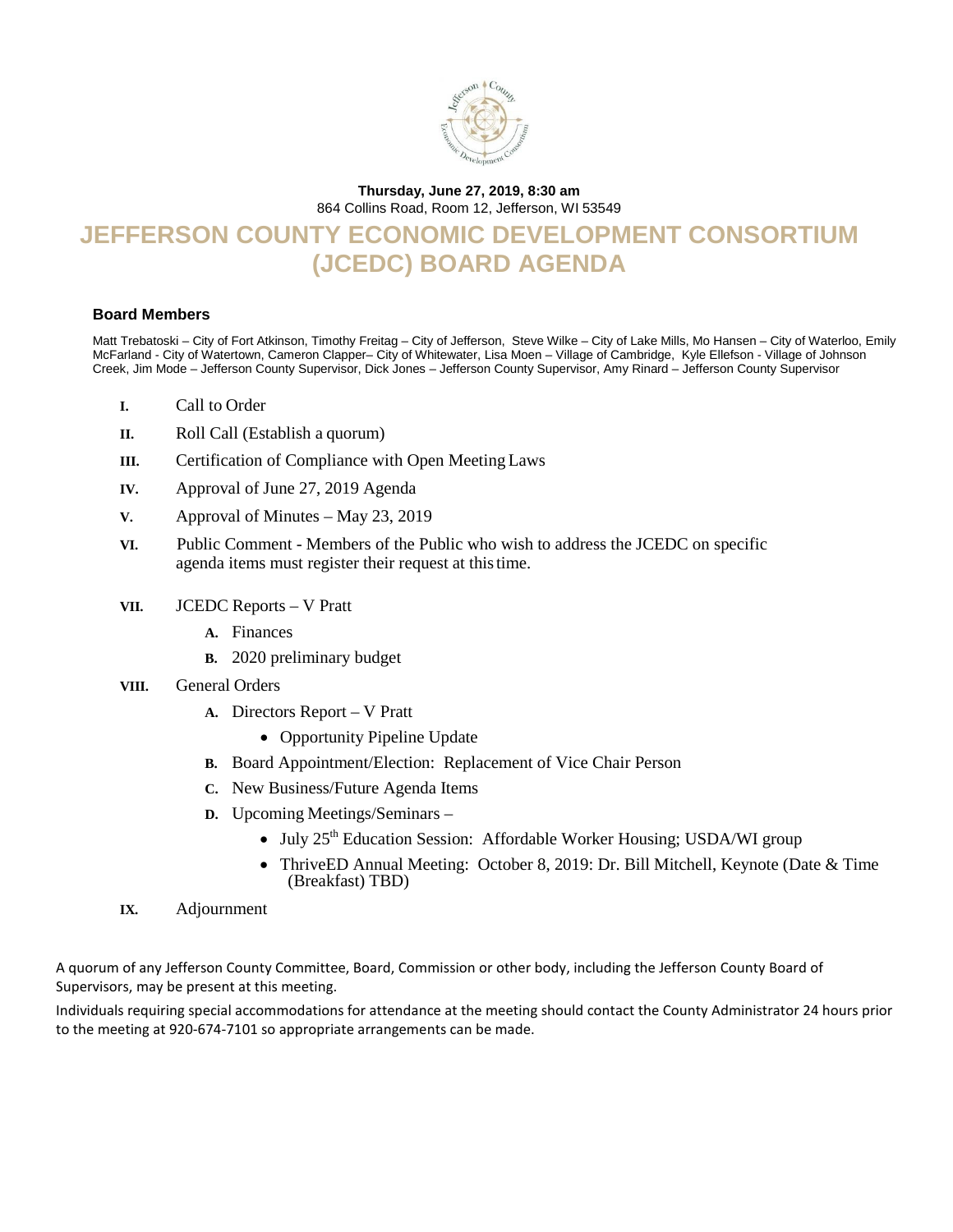#### **Jefferson County Economic Development Consortium Board of Directors Meeting May 23, 2019**

Board members –Matt Trebatoski-City of Fort Atkinson, Steve Wilke – City of Lake Mills, Timothy Freitag – City of Jefferson, Mo Hansen City of Waterloo, Emily McFarland – City of Watertown, David Carlson – City of Whitewater, Lisa Moen- Village of Cambridge, Kyle Ellefson – Village of Johnson Creek, Jim Mode – Jefferson County Supervisor, Richard Jones – Jefferson County Supervisor, Amy Rinard – Jefferson County Supervisor

**I. Call to Order -** Meeting called to order by Chairman Trebatoski at 8:30 am.

#### **II. Roll Call – Quorum Established**

JCEDC Board Members Present: Matt Trebatoski-City of Fort Atkinson, Steve Wilke-City of Lake Mills, Emily McFarland-City of Watertown, David Carlson-City of Whitewater, Kyle Ellefson-Village of Johnson Creek, Lisa Moen-Village of Cambridge, Jim Mode-County Supervisor, Dick Jones-County Supervisor

Absent: Tim Freitag-City of Jefferson, Mo Hansen-City of Waterloo, Amy Rinard-County Supervisor,

Staff Present: Ben Wehmeier-County Administrator, Victoria Pratt-JCEDC Executive Director, Julie Olver-Marketing Manager, RoxAnne Witte-Program Specialist

Members of the Public Present: Jacob Maas-City of Watertown, Jim Grabowski-We Energies, Nate Salas-ThriveED, Jim Mielke-Dodge County Administrator, Paul Jadin–MadREP, Tina Crave–Greater Watertown Community Health Foundation, Nate Olson– Dodge County

#### **III. Certification of compliance with Open Meeting Law Requirements**

Staff certified compliance for the agenda dated May 23, 2019.

#### **IV. Approval of Agenda**

Carlson/Ellefson moved to approve agenda dated May 23, 2019. Motion passed.

#### **V. Approval of Minutes**

Mode/Wilke moved to approve April 25, 2019 JCEDC minutes as printed. Motion passed.

#### **VI. Public Comments**

V Pratt informed the board that the Amendment to the Partnership Agreement between Dodge County, Jefferson County Economic Development Consortium and Glacial Heritage Development Partnership (ThriveED) has been approved/signed by Jefferson County and forwarded to Dodge County for signatures.

#### **VII. JCEDC Reports**

#### **A. Approval of Finance Report**

Carlson/Mode moved to approve March 31, 2019 JCEDC finance reports as presented. Motion passed.

#### **VIII. Education Session**

Coleman Pfeiffer, Senior Business Attraction Manage for Alliant Energies gave a presentation on Competing for Economic Development Projects.

#### **IX. General Orders**

- **A. Future Agenda Items**
- **B. Upcoming Meetings/Seminars**
	- JCEDC Board of Directors –June 27, 2019, 8:30 am.
	- JCEDC Board of Directors Education Session Affordable Housing Programs for Workers July 25, 2019, 8:30 am.
	- ThriveED Annual Meeting October 8, 2019 (date and time TBD)

#### **X. Adjournment**

There being no further business for consideration, motion by Wilke/Carlson to adjourn. Motion passed. Meeting adjourned at 9:42 am.

Minutes prepared by:

RoxAnne L. Witte, Program Specialist Jefferson County Economic Development Consortium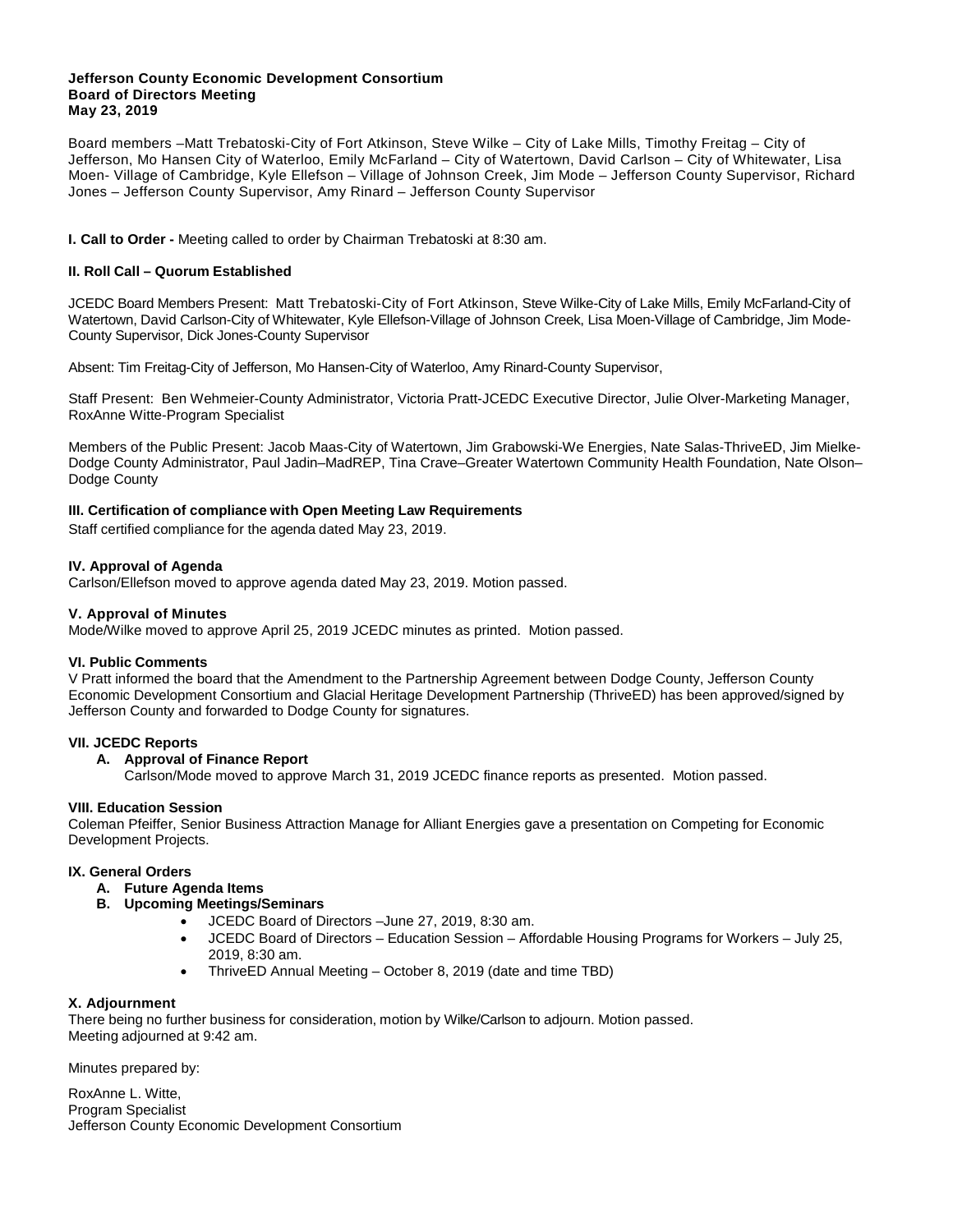## **Jefferson County Economic Development Consortium**

**April 30, 2019**

|                               |                                 |                                 | <b>Year to Date</b> | 2019             |      |
|-------------------------------|---------------------------------|---------------------------------|---------------------|------------------|------|
| Revenue                       |                                 |                                 |                     |                  |      |
|                               | <b>JCEDC GHDP Service fees</b>  |                                 |                     | 135,000.00       | 0%   |
|                               | V-Cambridge                     |                                 | 149.60              | 149.80           | 100% |
|                               | <b>V-Johnson Creek</b>          |                                 | 4,160.00            | 4,160.80         | 100% |
|                               | <b>C-Fort Atkinson</b>          |                                 | 17,372.60           | 17,372.60        | 100% |
|                               | C-Jefferson                     |                                 | 11,354.00           | 11,354.00        | 100% |
|                               | <b>C-Lake Mills</b>             |                                 | 8,521.80            | 8,521.80         | 100% |
|                               | C-Waterloo                      |                                 | 4,610.20            | 4,610.20         | 100% |
|                               | C-Watertown                     |                                 | 33,916.40           | 33,916.40        | 100% |
|                               | <b>C-Whitewater</b>             |                                 | 4,107.60            | 4,107.60         | 100% |
|                               | Jefferson County                |                                 |                     | 118,896.40       | 0%   |
|                               | <b>Dodge County</b>             |                                 | 85,000.00           | 85,000.00        | 100% |
|                               |                                 | $\overline{\boldsymbol{\zeta}}$ | 169,192.20          | \$<br>423,089.60 | 40%  |
| <b>Expenditures</b><br>Goal 1 |                                 |                                 | <b>Year to Date</b> | 2018 Budget      |      |
|                               | Personnel                       |                                 | 20,770.22           | 64,754.37        | 32%  |
|                               | <b>Professional Services</b>    |                                 | 574.74              | 7,000.00         | 8%   |
|                               | <b>Web Page Development</b>     |                                 | 350.00              | 743.75           | 47%  |
|                               | <b>Office Expense</b>           |                                 | 900.54              | 5,770.80         | 16%  |
|                               | Membership                      |                                 |                     | 1,400.00         | 0%   |
|                               | <b>Professional Development</b> |                                 | 1,739.31            | 1,977.50         | 88%  |
|                               | <b>Meeting Expenses</b>         |                                 | 13.90               | 700.00           | 2%   |
|                               | <b>Training Materials</b>       |                                 | 72.80               | 472.50           | 15%  |
|                               | <b>Subscriptions</b>            |                                 | 232.76              | 770.35           | 30%  |
|                               | Internet/Phones/Mis             |                                 | 1187.28             | 4,020.10         | 30%  |
|                               | <b>Other Operating</b>          |                                 |                     | 350.00           | 0%   |
|                               | <b>Travel Related</b>           |                                 | 392.58              | 1,582.00         | 25%  |
|                               | <b>Other Insurance</b>          |                                 | 121.40              | 364.00           | 33%  |
|                               | <b>Railroad Consortium</b>      |                                 | 4,900.00            | 4,900.00         | 100% |
|                               | <b>Operating Reserve</b>        |                                 |                     |                  |      |
|                               | Total                           | \$                              | 31,255.53           | \$<br>94,805.37  | 33%  |
|                               |                                 |                                 |                     |                  |      |
| Goal 2                        |                                 |                                 | <b>Year to Date</b> | 2019 Budget      |      |
|                               | Personnel                       |                                 | 20,770.23           | 64,754.37        | 32%  |
|                               | <b>Professional Services</b>    |                                 | 574.74              | 7,000.00         | 8%   |
|                               | <b>Web Page Development</b>     |                                 | 350.00              | 743.75           | 47%  |
|                               | <b>Office Expense</b>           |                                 | 900.54              | 5,770.80         | 16%  |
|                               | Membership                      |                                 | $\frac{1}{2}$       | 1,400.00         | 0%   |
|                               | <b>Professional Development</b> |                                 | 1,739.31            | 1,977.50         | 88%  |
|                               | <b>Meeting Expenses</b>         |                                 | 13.90               | 700.00           | 2%   |
|                               | <b>Training Materials</b>       |                                 | 72.80               | 472.50           | 15%  |
|                               | <b>Subscriptions</b>            |                                 | 232.76              | 770.35           | 30%  |
|                               | Internet/Phones/Mis             |                                 | 1187.28             | 4,020.10         | 30%  |
|                               | <b>Other Operating</b>          |                                 | ÷                   | 350.00           | 0%   |
|                               | <b>Travel Related</b>           |                                 | 392.58              | 1,582.00         | 25%  |
|                               | <b>Other Insurance</b>          |                                 | 121.38              | 364.00           | 33%  |
|                               | <b>Railroad Consortium</b>      |                                 | 4,900.00            | 4,900.00         | 100% |
|                               | <b>Operating Reserve</b>        |                                 |                     |                  |      |
|                               | <b>Total</b>                    | \$                              | 31,255.52 \$        | 94,805.37        | 33%  |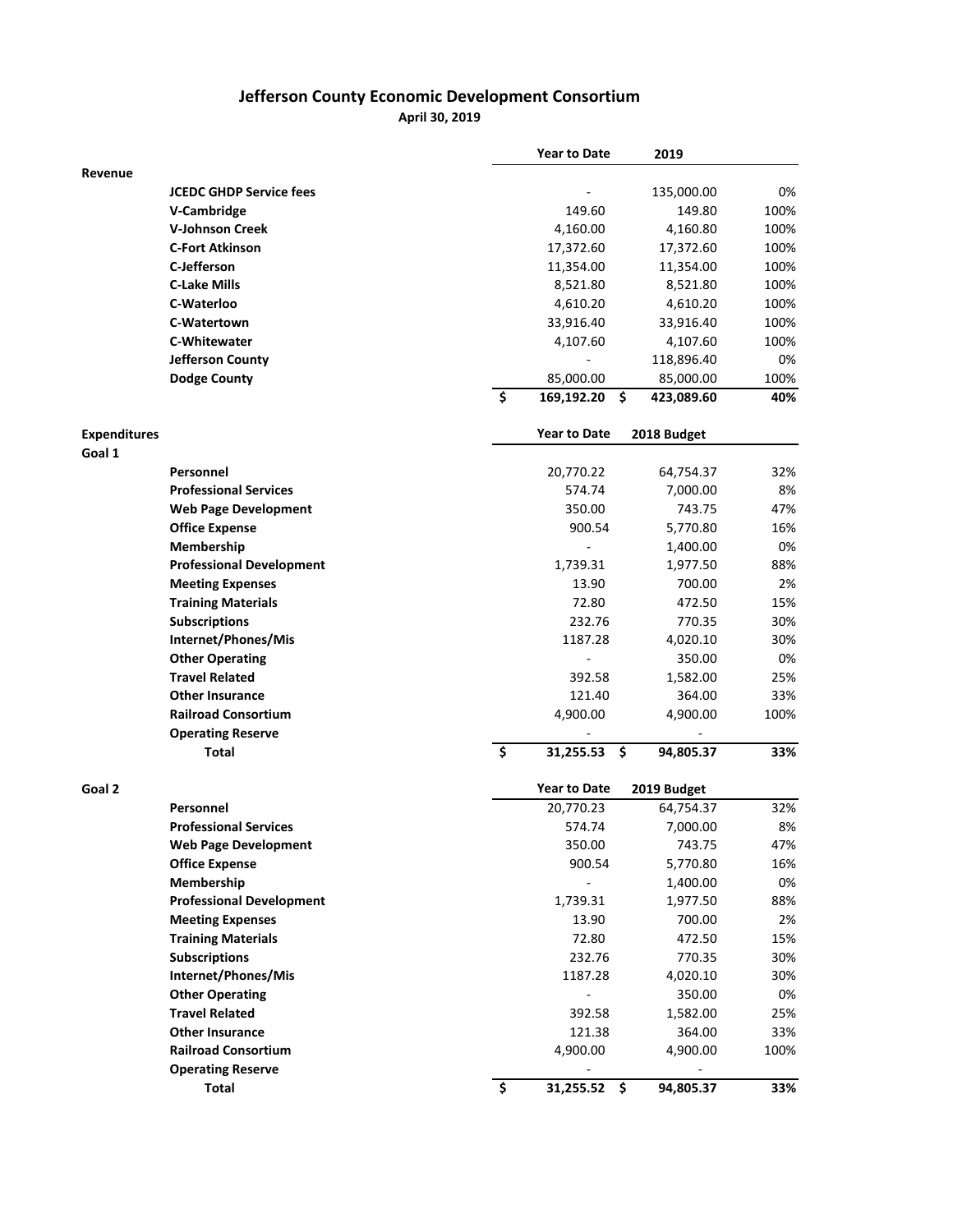| Goal 3 |                                           |    | <b>Year to Date</b>        | 2019 Budget        |                               |
|--------|-------------------------------------------|----|----------------------------|--------------------|-------------------------------|
|        | Personnel<br><b>Professional Services</b> |    | 49,917.22<br>492.63        | 141,453.26         | 35%<br>8%<br>47%<br>16%<br>0% |
|        |                                           |    |                            | 6,000.00           |                               |
|        | <b>Web Page Development</b>               |    |                            | 637.50<br>4,946.40 |                               |
|        | <b>Office Expense</b><br>Membership       |    | 771.88                     |                    |                               |
|        |                                           |    |                            | 1,200.00           |                               |
|        | <b>Professional Development</b>           |    | 1,490.83                   | 1,695.00           | 88%                           |
|        | <b>Meeting Expenses</b>                   |    | 11.92                      | 600.00             | 2%                            |
|        | <b>Training Materials</b>                 |    | 62.40<br>199.50<br>1017.69 | 405.00             | 15%<br>30%<br>30%             |
|        | <b>Subscriptions</b>                      |    |                            | 660.30             |                               |
|        | Internet/Phones/Mis                       |    |                            | 3,445.80           |                               |
|        | <b>Other Operating</b>                    |    |                            | 300.00             | 0%                            |
|        | <b>Travel Related</b>                     |    | 587.63                     | 1,356.00           | 43%                           |
|        | <b>Other Insurance</b>                    |    | 104.07                     | 312.00             | 33%                           |
|        | <b>Railroad Consortium</b>                |    | 4,200.00                   | 4,200.00           | 100%                          |
|        | <b>Operating Reserve</b>                  |    |                            |                    |                               |
|        |                                           | \$ | 59,155.77                  | Ś<br>167,211.26    | 35%                           |

|                                   | <b>SUMMARY</b> |     |                     |             |            |
|-----------------------------------|----------------|-----|---------------------|-------------|------------|
|                                   | April 30, 2019 |     |                     |             |            |
|                                   |                |     | <b>Year to Date</b> | 2019 Budget |            |
| <b>Revenues</b>                   |                |     |                     |             |            |
| Income                            |                | \$  | 169,192.20 \$       |             | 423,089.60 |
| Carryover*                        |                |     | \$109,625.05        |             |            |
| <b>Total</b>                      |                | -\$ | 278,817.25 \$       |             | 423,089.60 |
| <b>Expenses</b>                   |                |     |                     |             |            |
| Goal 1                            |                | \$  | $31,255.53$ \$      |             | 94,805.37  |
| Goal 2                            |                | \$  | $31,255.52$ \$      |             | 94,805.37  |
| Goal 3                            |                | \$  | $59,155.77$ \$      |             | 167,211.26 |
|                                   |                |     | 121,666.82          |             |            |
| HB Program adjustments to be made |                |     | 121.26              |             |            |
| <b>Totals</b>                     |                | Ś   | 121,788.08 \$       |             | 356,822.00 |

143,345.69  $(33,720.64)$ <br>  $\begin{array}{r} \xi \end{array}$  109,625.05 Vested Benefits 1/1/2019 Beginning Carryover 1/1/2019

\$ 109,625.05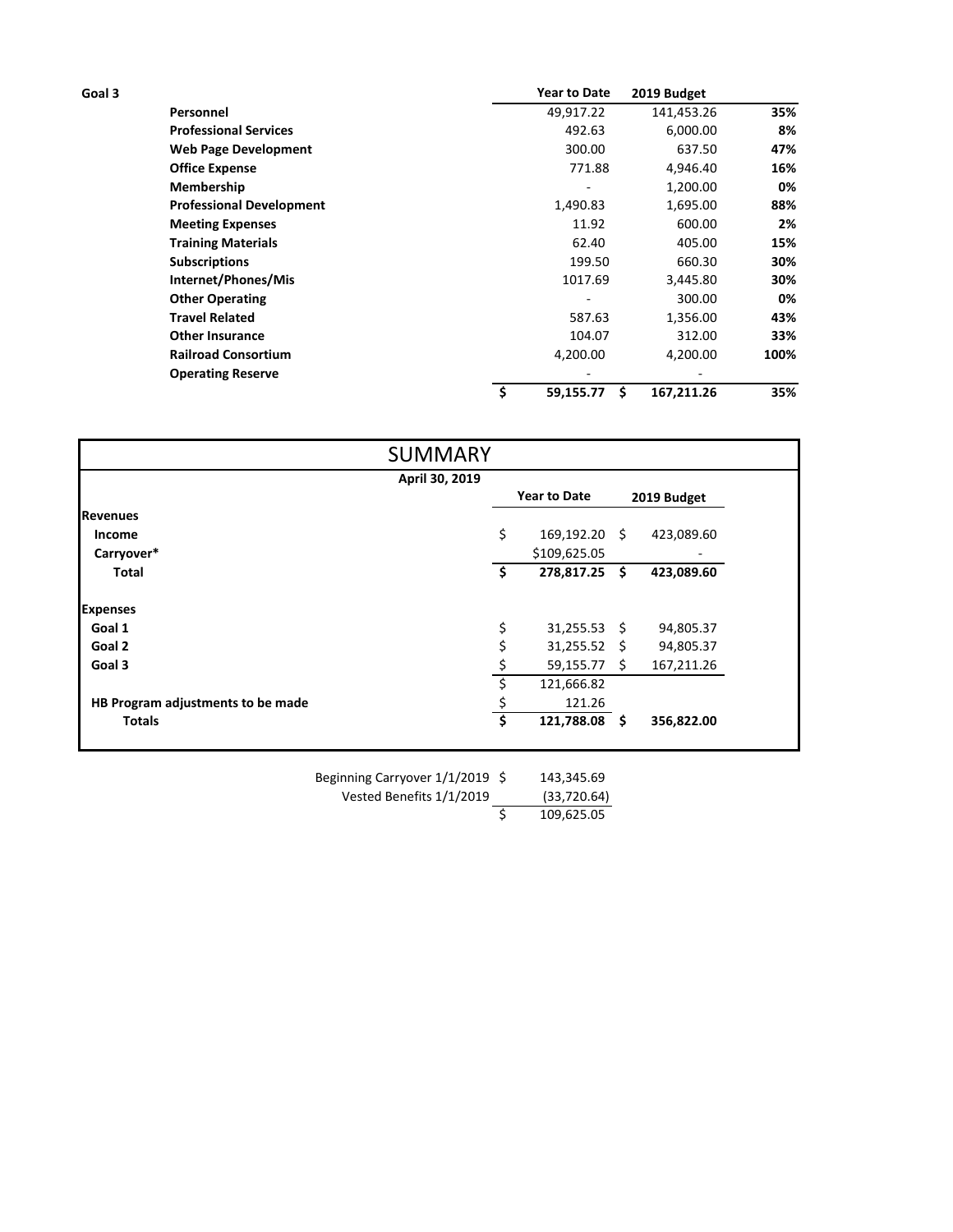# Jefferson County Economic Development Consortium Home Buyer Program April 30, 2019

| <b>Income</b>                    |         | <b>Year to Date</b> |    | <b>Budget</b> |      |
|----------------------------------|---------|---------------------|----|---------------|------|
| V-Cambridge                      |         | 10.70               |    | 10.70         | 100% |
| V-Johnson Creek                  |         | 297.20              |    | 297.20        | 100% |
| C- Fort Atkinson                 |         | 1,240.90            |    | 1,240.90      | 100% |
| C-Jefferson                      |         | 811.00              |    | 811.00        | 100% |
| C-Lake Mills                     |         | 608.70              |    | 608.70        | 100% |
| C-Waterloo                       |         | 329.30              |    | 329.30        | 100% |
| C-Watertown                      |         | 2,422.60            |    | 2,422.60      | 100% |
| C-Whitewater                     |         | 293.40              |    | 293.40        | 100% |
| Jefferson County                 |         |                     |    | 8,492.60      | 0%   |
| DPP Home Buyer Program           |         | 1,200.00            |    |               |      |
| DPA Home Buyer Program           |         | 3,250.00            |    | 10,000.00     | 45%  |
| <b>Applied Operating Reserve</b> |         |                     |    | 28,694.00     | 0%   |
| <b>TOTALS</b>                    | $\zeta$ | 10,463.80           | \$ | 53,200.40     | 20%  |
| <b>Expenses</b>                  |         |                     |    |               |      |
| Personnel                        |         | 10,916.92           |    | 36628         | 30%  |
| Web Page Development             |         | 114.00              |    | 125           | 91%  |
| Office Expense                   |         | 312.25              |    | 3680.4        | 8%   |
| Membership                       |         |                     |    | 200           | 0%   |
| <b>Professional Development</b>  |         | 100.00              |    | 3600          | 3%   |
| <b>Training Materials -</b>      |         | 10.01               |    | 3150          | 0%   |
| Subscriptions                    |         | 653.97              |    | 799           | 82%  |
| Internet/Phones/Mis              |         | 1,053.73            |    | 3828          | 28%  |
| <b>Travel Related</b>            |         | 40.02               |    | 844           | 5%   |
| Other Insurance                  |         | 115.36              |    | 346           | 33%  |
| <b>Operating Reserve</b>         |         |                     |    | 0             |      |
| <b>TOTALS</b>                    | \$      | 13,316.26           | \$ | 53,200.40     | 25%  |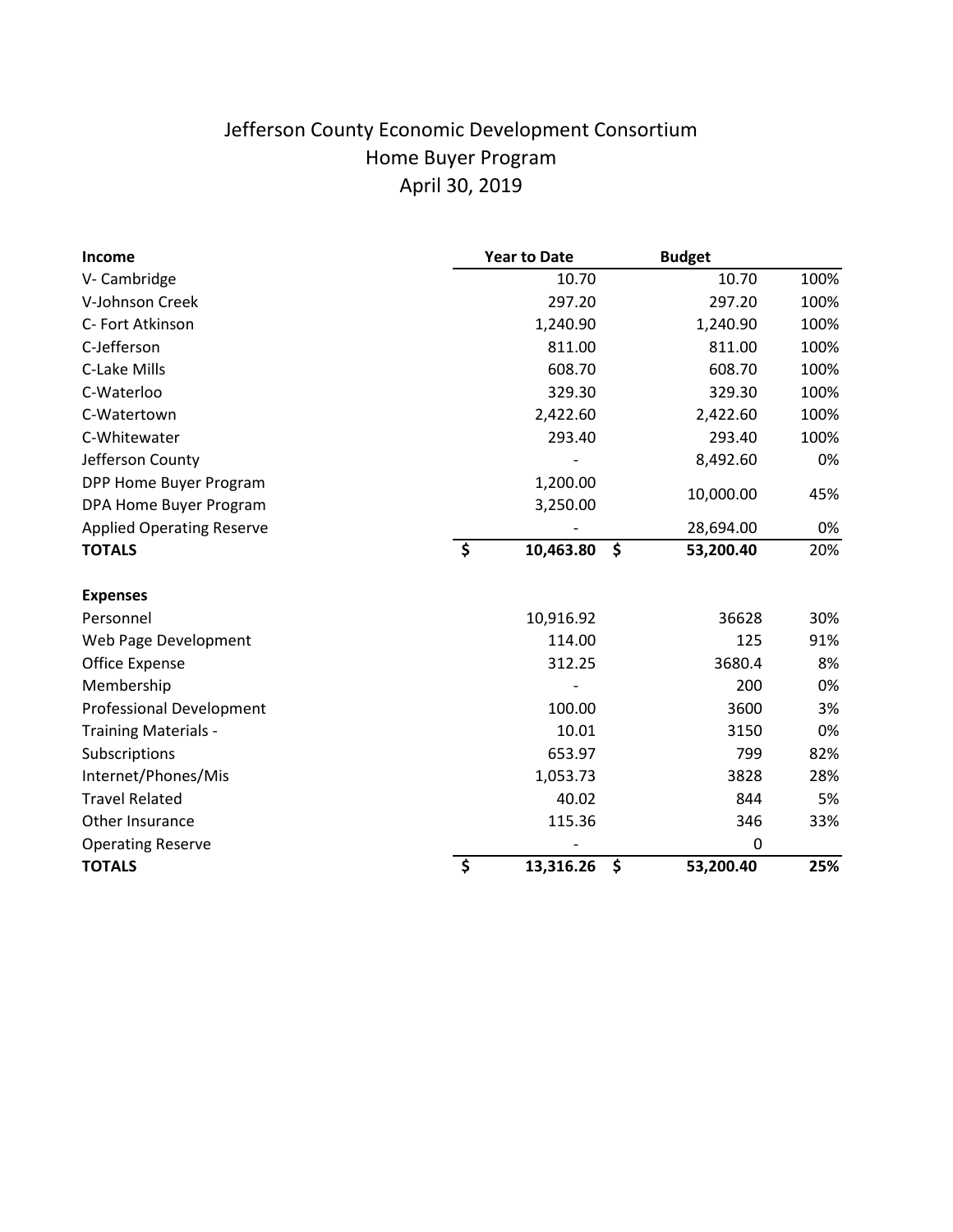# **JCEDC** Home Buyer Program June 20, 2019

6 **Classes held to date** 5 English, 1 Spanish

# 67 **Participants**

### **Closed Properties to date:**

2 closed with no grants

18 closed using both DPP and DPA grants, or closed using just one of the two grant:

### **Communities where homes were purchased:**

- 6 Fort Atkinson 1 Helenville 3 Jefferson 0 Lake Mills 5 Watertown 0 Waterloo 2 Whitewater 0 Johnson Creek
- 1 Janesville

# **Average purchase price of homes without grants**

\$150,500.00

# **Average purchase price of homes with grants**

\$133,297.00\*

 One moblie home with purchase price of \$36,000 One home with a purchase price of \$272,000 \*Note: Numbers included in the average price of homes

### **Projected income through June 2019**

\$ 4,200.00 (\$300 Counseling fee)

- \$ 8,450.00 (\$650 Counseling fee)
- \$ 12,650.00

### **2019 Year To Date - HBC, Inc. dollars received** \$3,000.00

\*Note - 3 buyers applied for HOME Consortium DPA grant and dropped before closing due to issues with code inspection - no fee received for counseling of this grant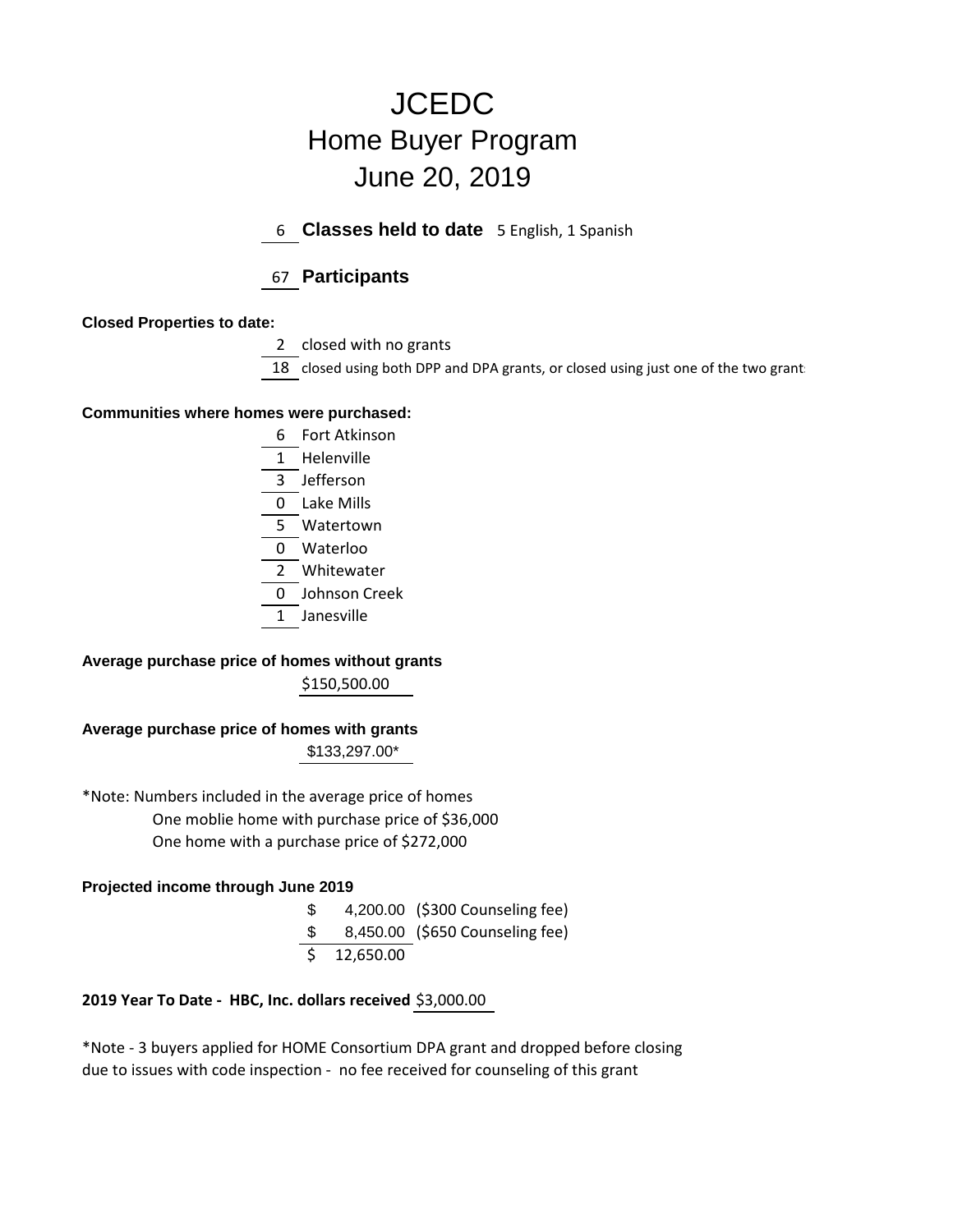A company that Vicki is engaged with in Dodge Co is looking to expand their product line and has received a grant to explore the target market. Attached is a letter of introduction to JCEDC municipal leaders. The company president will follow up to set interview appointments with municipal staff that handle equipment.